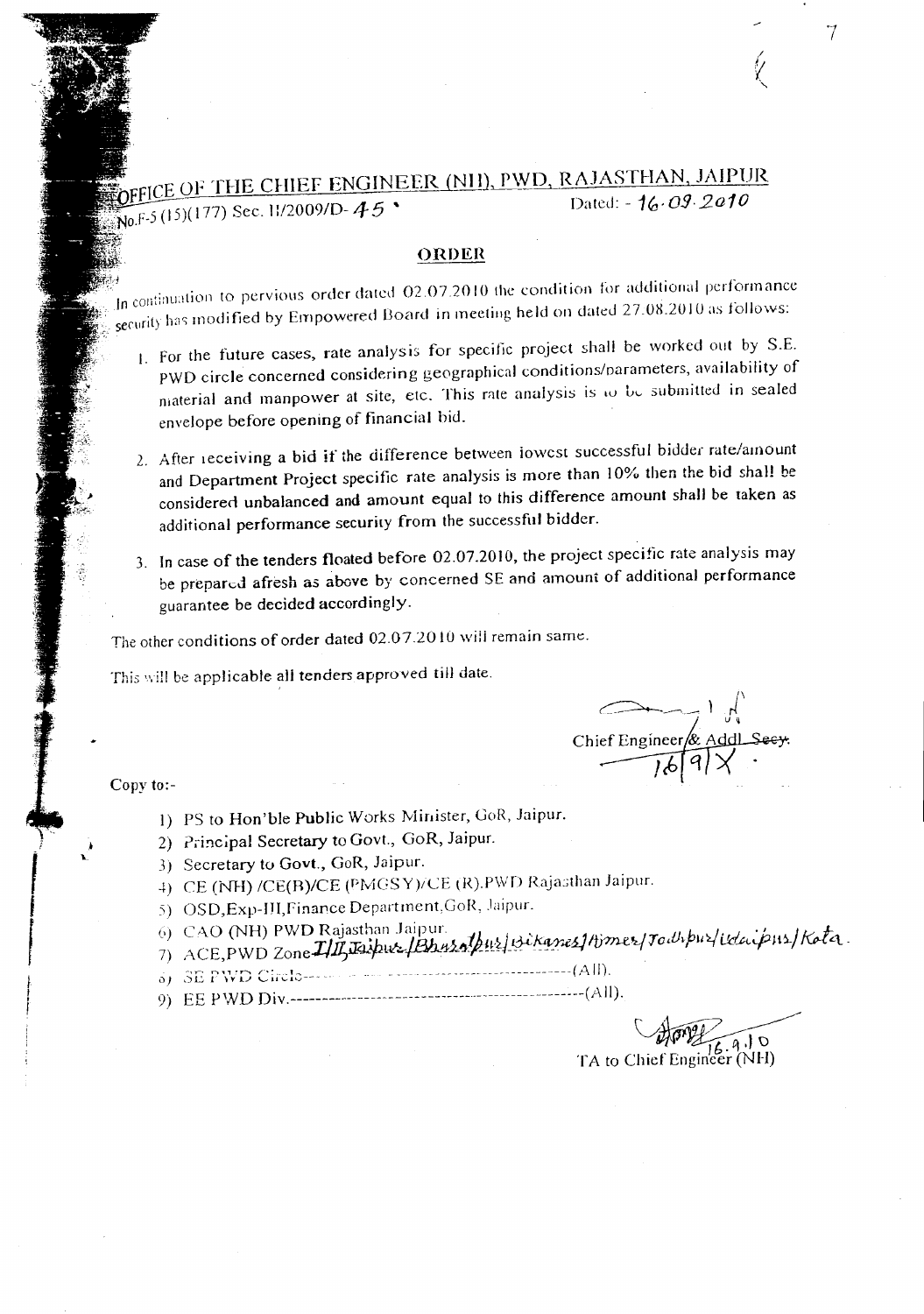## Road safety provisions and other issues for CRF, NH projects

## **MINUTES OF MEETING**

meeting was held under the Chairmanship of Principal Secretay, PWD, Rajasthan, on 07.2010 regarding road safety provisions under CRF, NH, and other schemes proposals, d other issues. The following were present:

Principal Secretay, PWD, Rajasthan, Jaipur. Chief Engineer (NH), PWD, Rajasthan, Jaipur. Additional Chief Engineer, PWD Zone- Jodhpur. Additional Chief Engineer, PWD Zone- Bikaner. Additional Chief Engineer, PWD Zone- Jaipur II

Following decisions were taken unanimously:-

Af the difference in the rate quoted by the lowest bidder with respect to the rate analysis based on current market rates is more than 10%, then the bid shall be considered as unbalanced bid', in that case, an 'Additional Performance Guarantee' equal to the difference between the amount of rate analysis and the amount of lowest bid shall be taken from bidder asper Clause 29.5 and 34.1 of ITB and Clause 52 of Conditions of Contract.

2. DPRs shall include all road safety works such as:

i. junction improvements,

ii. rotaries.

iii. curve improvements,

iv. road markings,

v. traffic sign boards (additional sign boards just before junction),

Vi\_overhead gentries (over full width and on two poles, and having required perforations), vii. Steel railing of continuous steel bars on central median for 4-lane road length passing through urban area.

viii. edge marking lines (on CRF works),

ix. rumble strips on all accessing roads.

 $3.$   $\frac{1}{24}$  and SH Road Projects shall now be designed for 20 years.

4. Engineer-in-charge will issue to the successful bidder with the letter of acceptance:

i. Milestones of components of work vs time

ii. present Km-wise and critical spot's photos,

iii. Technical note along with detailed technically sanctioned estimate.

iv. FR/DPR prepared by Consultant/Department.

 $\frac{5}{2}$  Construction programme with detailed estimates should be prepared and uploaded with the contract documents for all works costing Rs. 5 Crores or more. Percentages of physical work vstime vs cost should be shown in separate columns.

 $6.$  For projects of CD works, the contractor be asked to deploy specialiesed teams.

 $\frac{2}{\pi}$  Quarterly progress report may be submitted on file for perusal of the members of Empowered Board by circulation for tenders approved henceforth by the Empowered Board.